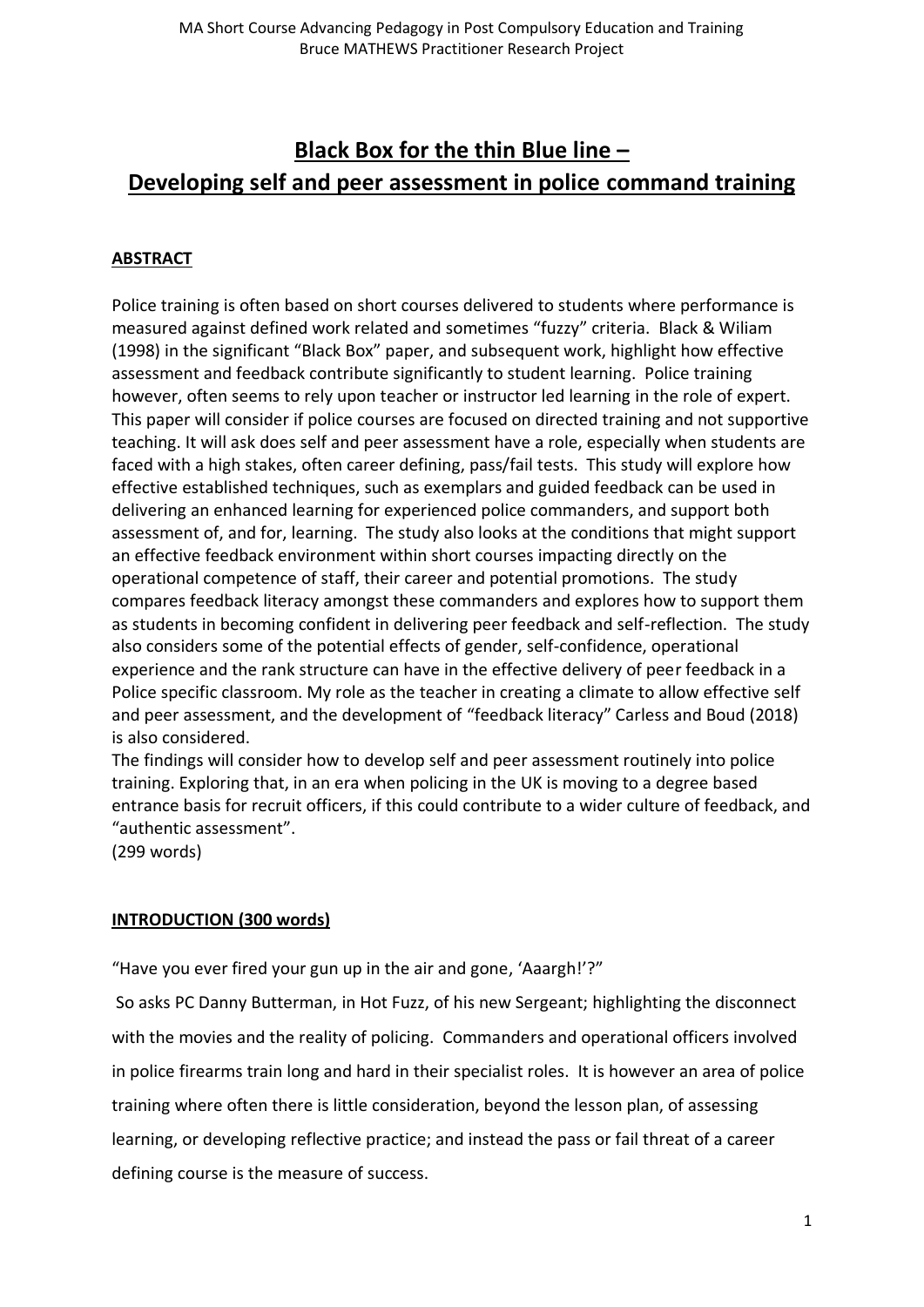In my paper I ask why, if the godfather of formative assessment Dylan Wiliam(2011 p27) says: "attention to minute by minute and day to day formative assessment is likely to have the biggest impact on student outcomes" we generally do not use it in police training. Do we in policing just ignore the tsunami of evidence from the likes of Clarke, Boud, Sadler etc? I will suggest ways of developing training to deliver a new culture and expectation of police training and trainers.

Police trainers often deliver lectures based on traditional practice but also often directed by rigid national procedures. Questioning of students and checking understanding is routinely delivered by one brave student or and incomprehensible group response. Teachers seem culturally to rely upon a "knowledge check" or summative assessment as their test of understanding. Trainers often take on the role of expert imparting knowledge and this can be supported by Sadler's (1989) concept of "guild knowledge".

Experienced police officers seem to have a reluctance to engage with reflection yet often claim to learn best "by doing" or "traditional simulated scenarios." I will review my experiences to see if officers really feel they learn from simulated situations and can develop feedback literacy. I will explore if the unique work environment brings its own challenges to assessment; in terms of rank, gender or operational experience.

All too often, Policing students perceive assessment as something that is done to them rather than a process in which they engage actively. I will explore how police teachers can work hard and support police students to, as Sadler (1989 p141) states: " students should engage openly and cooperatively in making evaluative judgments.". (356 words)

### **LITERATURE REVIEW (1000 words)**

2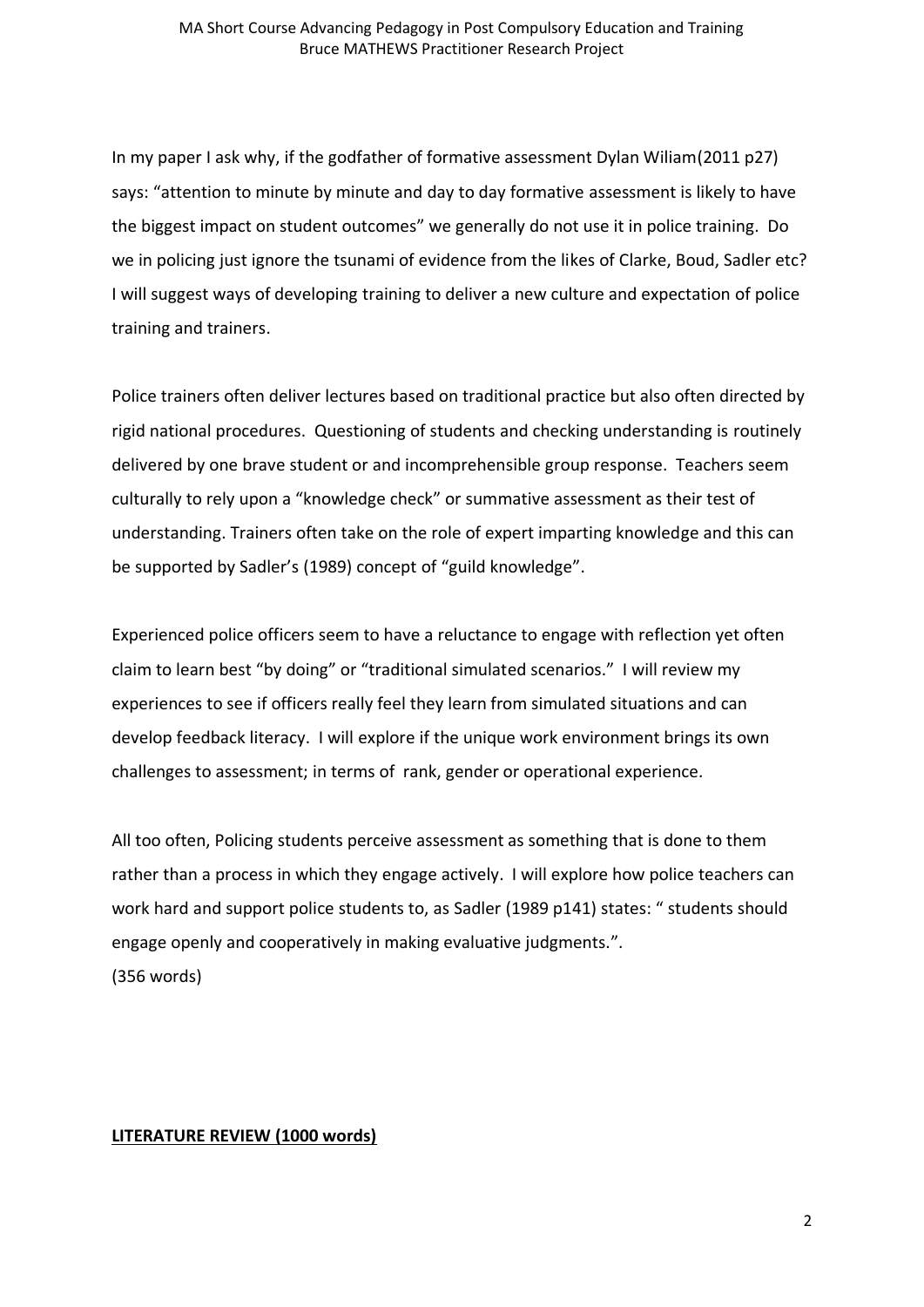"Innovations which include strengthening the practice of formative assessment produce significant, and often substantial, learning gains."

Paul Black & Dylan Wiliam, Inside the Black Box (1998 p3)

### **Introduction**

Black & Wiliam (1998 p7) popularised the use of formative assessment in their iconic "Black Box" paper, describing it as: "all those activities undertaken by teachers , and/or by their students, which provide information to be used as feedback to **modify the teaching** and learning activities."

Bloom's (1956) taxonomy puts evaluation at the top of the hierarchy of cognitive skills. In 1967, Scriven proposed the use of the terms "formative" and "summative" for different evaluation styles. In his study of achievement in learning, John Hattie (2008 p12) declared that, 'the most powerful single influence enhancing achievement is feedback;" and with Helen Timperley noted feedback needs good initial learning saying "Feedback is what happens second' (Hattie & Timperley 2007).

The recent Education Endowment Foundation (EEF) report indicates formative assessment is still relevant emphasising "using evidence about learning to adjust instruction to ensure that learning moves forward". (Collin & Quigley 2021 p14)

Black & William (1998) argue that often students are "receiving classroom teaching" in a "pattern of passive reception" (p5). They also challenge the concept of "assessment for" and "assessment of learning" preferring instead "integrating assessment with learning". Boud & Soler (2016) highlight how assessment practice is entrenched in institutions and cultures, they reference Lindberg-Sand & Olsson (2008) highlighting that trust in assessment is "difficult to achieve."

Wiliam (2018 p52) developed his ideas in "Embedding Formative Assessment" based on 5 key strategies in Leahy, Lyon, Thompson & Wiliam (2005); the last two highlighting the importance of self and peer assessment. For Nicol (2010) how students analyse, discuss and act on feedback is as important as the quality of the feedback. Wiliam & Thompson (2017) agree saying feedback needs to contain an "implicit or explicit recipe for future action".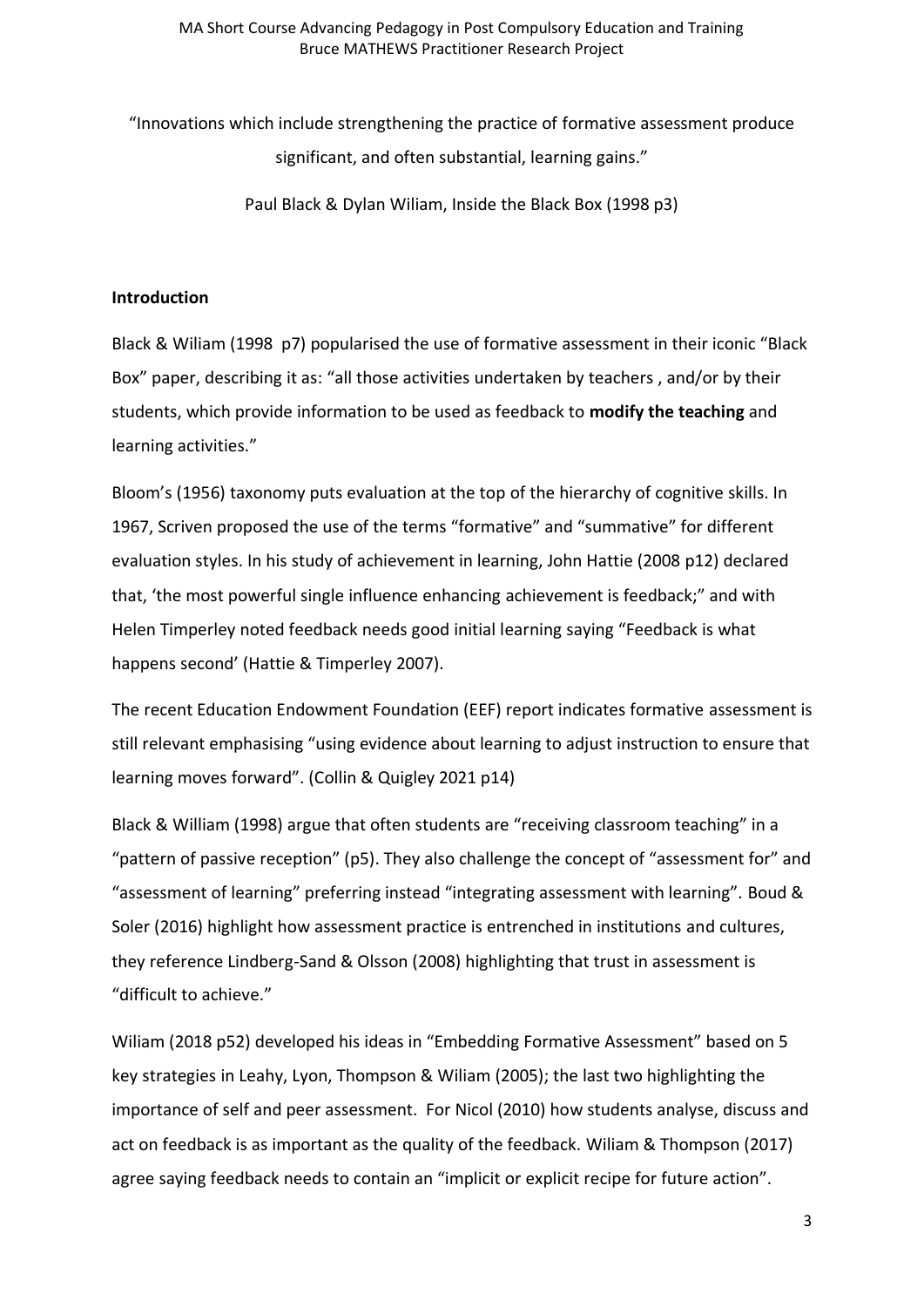Sadler (1989) makes a significant, and policing relevant, contribution proposing the concept of "guild knowledge. He proposes that, as in policing, often "teachers' conceptions of quality are, inside their heads as tacit knowledge" (p126) An impact of "guild knowledge" can be learner's dependence on the teacher for judgments about quality. Sadler adds that students have to be able to judge "doing during the doing of it", which has clear links to Donald Schön's (2017) "Reflection in Action"

# **Criticism of Self and Peer Assessment**

Ekecrantz (2015) challenges some of the research supporting the "Black Box" saying much is "vaguely or only indirectly related to students and learning in formal education". Highlighting some experiments found feedback lowered performance. Wiliam (2018) admits over the 90 year period "studies varied in quality", and identified how students react to feedback as a key reason.

Self-assessment is often criticised due to the relative lack of expertise that learners possess. Tai & Adachi (2019 p68) propose that "students must have a good idea of what good looks like" to usefully provide feedback. Other warnings around use of self and peer assessment include Brown et al (2015) challenging validity, confidence and student wellbeing. Pressure to achieve preventing realistic peer evaluation - Brown & Wang, (2013), and Brown & Harris, (2013), warn of interpersonal relationships undermining self-assessment and peer response. In Mathews (1994), he claimed the peer evaluation was not robust to be the sole source of information, and that to be effective students needed to "be committed" to the activity.

### **Self-Assessment**

Sadler (1989 p121) famously states:

"The indispensable conditions for improvement are that the student comes to hold a concept of quality roughly similar to that held by the teacher, is able to monitor continuously the quality of what is being produced during the act of production itself."

Nicol (2010) endorses the concept of self-assessment in higher education; describing this as "a fundamental requisite" of education.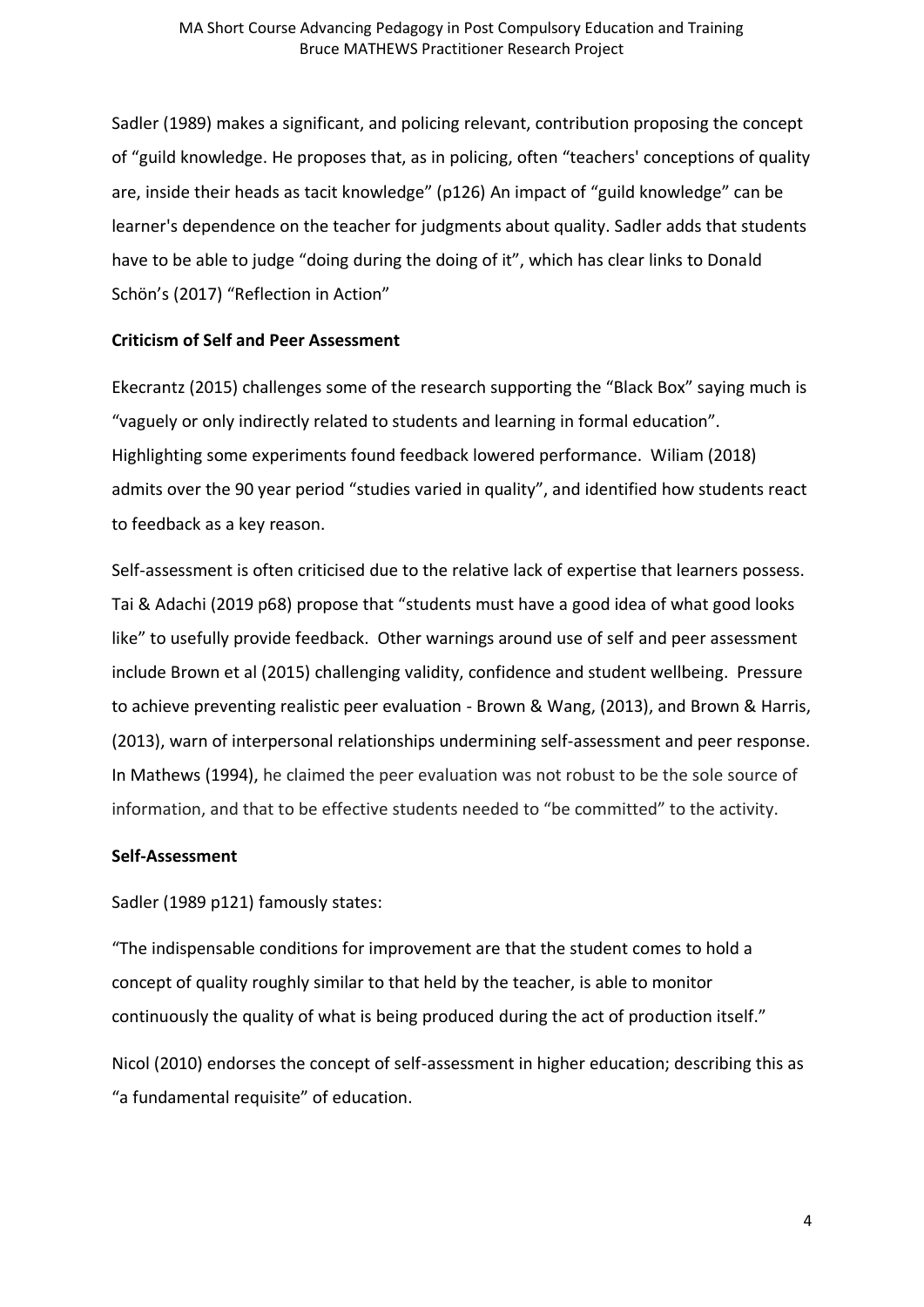Black & William 1998 promote how students "own assessments become an object of discussion", further promoting reflection (p6). Stating also that self-assessment "far from being a luxury it is an essential component of formative assessment." (p10)**.** 

Developing self-assessment has benefits beyond the classroom. Carless (2013) highlights how actively seeking and engaging with assessment "promotes lifelong learners". Wood (2018) puts this in a policing context expressing a desire to move "towards an approach that embeds learning and assessment within police practice" (p5)

Feedback can impact upon self-confidence and self-concept of students. A survey featured by Collin & Quigley (2021) identified 21% of primary and 33% of secondary teachers identified being 'disheartened by feedback' as a reason why pupils may not use it. Weeden et al (2002) describe the best feedback as closing the gap between desired and achieved performance whilst not feeding into existing self-perceptions. Martin (2006) argues that one method to assist students to set specific goals is the idea of "personal bests".

#### **Peer Assessment**

The unique position of peer assessment is explored by Black et al (2004) "because students may accept criticisms of their work from one another" highlighting the use of language that students naturally use. They also encourage students to take on the "roles of teachers and examiners of others". Boud (2000) also encourages "the capacity to evaluate evidence, appraise situations and circumstances astutely, to draw sound conclusions and act in accordance with this analysis" (p. 19); preparing students for the tasks they face throughout their lives.

Wiliam (2018) features other studies on effectiveness of peer assessment: Slavin et al (2003) "cooperative learning is one of the greatest success stories in the history of educational research" (p177). Webb (1991) found "elaborated explanations" benefitted both parties especially those giving. Students who become "conscious of what they're doing by explaining their decisions to other students also learn new strategies for solving problems" Lindemann, (1982, p. 234).

5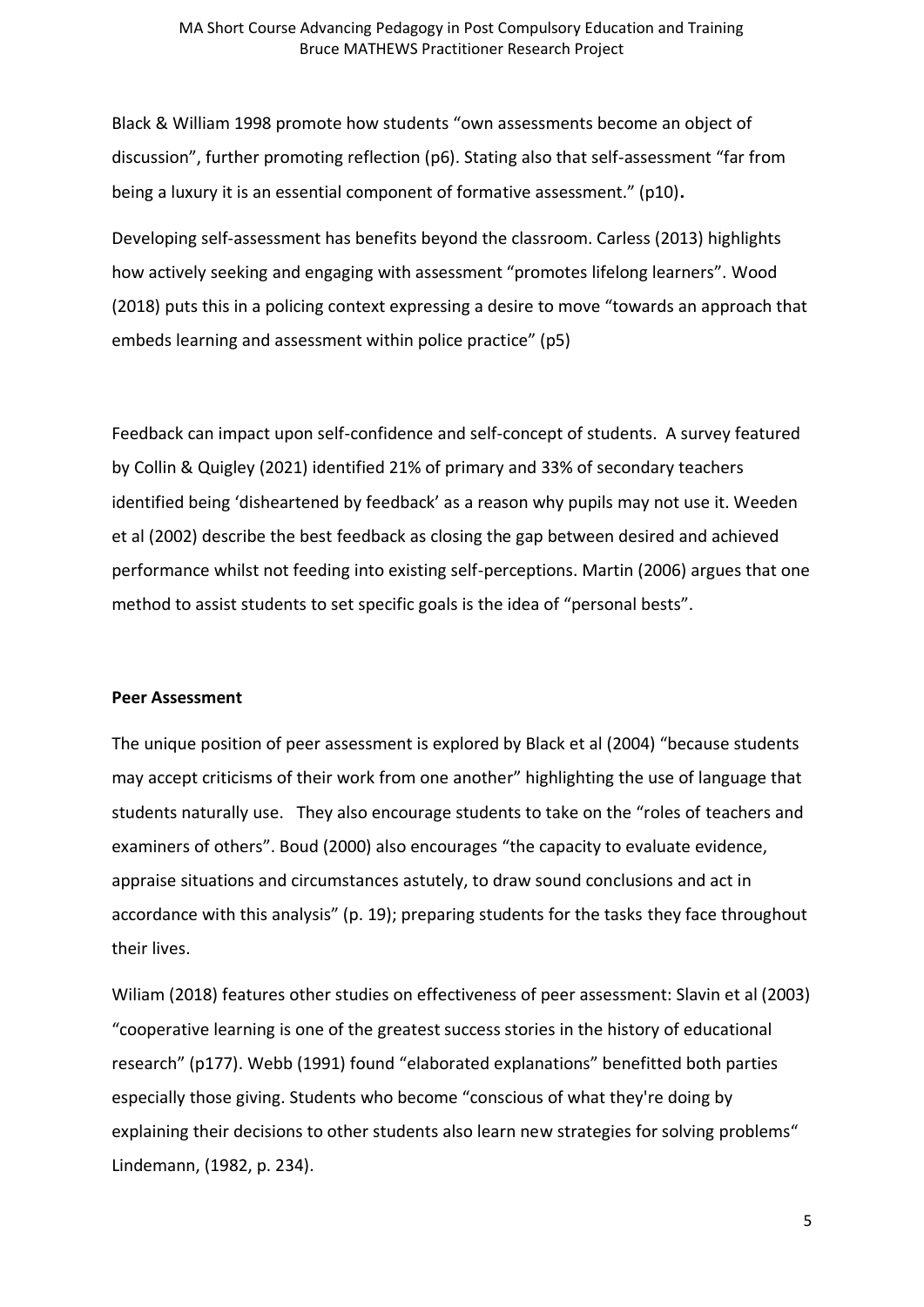Black & William 1998 encouraged avoiding comparisons with other pupils, and found that pupils are "generally honest and reliable in assessing both themselves and one another, and can be too hard on themselves" (p9) but "they can only assess themselves when they have a sufficiently clear picture of the targets that their learning is meant to attain."

Sadler (1998), Wiliam (2018) and Clarke (2005) suggest the use of exemplars. Sadler acknowledges a concern that students may "slavishly copy" the exemplars themselves, but states "they may learn something valuable in the process". (p129). Wiliam (2018) also recommends an idea from Smith (2008) of "Scaffolded feedback", via a 7 point guide (Appendix A).

In conclusion Wiliam has often summarised the role of formative assessment by comparing it to a health check being better than a post mortem. Shute (2008 p175) continues the morbid theme, but goes one step further, and engages policing interest by when she says:

"Formative feedback might be likened to "a good murder" in that effective & useful feedback depends on three things: (a) motive (the student needs it), (b) opportunity (the student receives it in time to use it), & (c) means (the student is able and willing to use it)."

(1109 words)

#### **RESEARCH METHODOLOGY (400 words)**

My research was spread out over 3 phases: An initial review of formative assessment in current practice; deployment of tactics to develop self and peer assessment; review to the planned intervention including surveys and interviews with students.

I came to the project with my lived experiences as a police officer and trainer in the use of peer and self-assessment. I checked current practice through observations on other police courses including discussion with trainers and students. These include:

- a full observation of a course in another police region
- tactical training involving operational firearms officers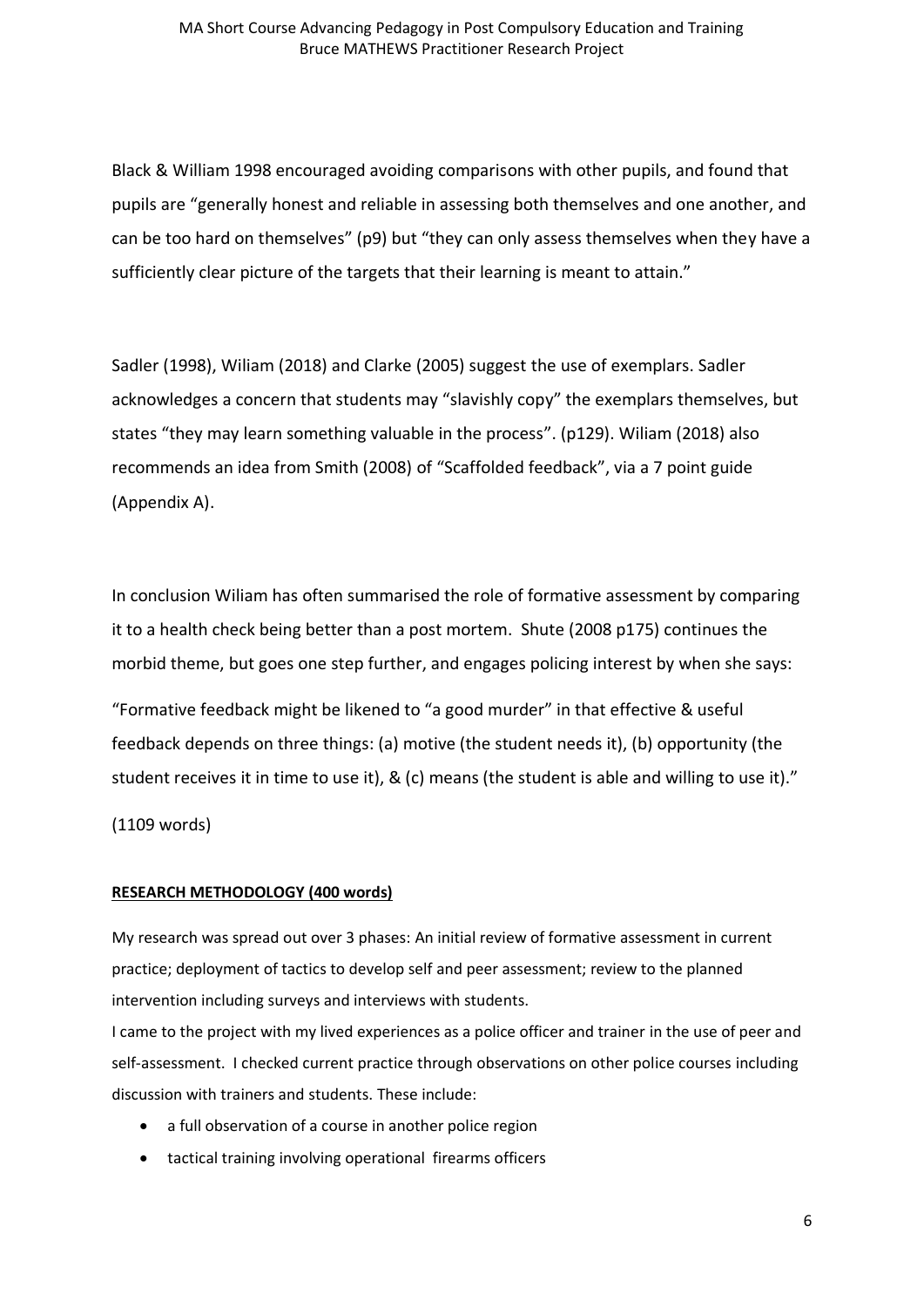- local Inspectors command training; and
- a national "high threat" commanders course

These demonstrated a number of missed opportunities for engaging students in assessment and for formatively assessing learning in action. These confirmed the historic and cultural position with Police training that formative assessment is a practice activity which at best assesses competence rather than demonstrating learning. Formative assessment is often delivered as an activity in itself and when used in high stakes pass/fail courses are really just "early warning summatives" William & Thompson (2008 p60)

To specifically explore peer assessing I used a written on line task and invited commanders to peer assess these. (Appendix B) The exercise was compulsory across command locally but the assessing was offered as an extra voluntary activity, to which 43 students responded positively. A small group did respond that "assessment was for the teachers to do". The exercise produced a mixed range of response in terms of detail, quality and usefulness. As a result it was clear I needed to guide and support students when assessing.

I then implemented, on 2 full commanders' courses:

- use of a range of exemplars, including strong/weak examples of written work and videos for students to assess
- a 7 point guided peer assessment sheet to emphasise key points to assess against, which also allowed scaffolding of the basic learning; and
- self-reflection logs as a requested daily activity

Students were then invited to respond to a Google survey focusing on peer and self-assessment and consider their views on it effectiveness, this elicited 16 responses from 20 invites. (Question Appendix C, Responses Appendix D) 100% of respondents felt that both the giving and receiving of feedback was either a positive or very positive learning experience. I followed this up with some structured interviews with cross section of 4 of the students, to explore some of the ideas in the survey around self-reflection, confidence and explore how the course had impacted operational and supported the development of feedback literacy and "authentic assessment".

(412 words)

#### **Project Timeline**

| Date     | Action                                      | Comment                               |  |
|----------|---------------------------------------------|---------------------------------------|--|
| Oct 2020 | 8 day observation of my main ITFC course in | In role of accrediting the teacher so |  |
|          | another police region                       | lots of reflective discussion. Little |  |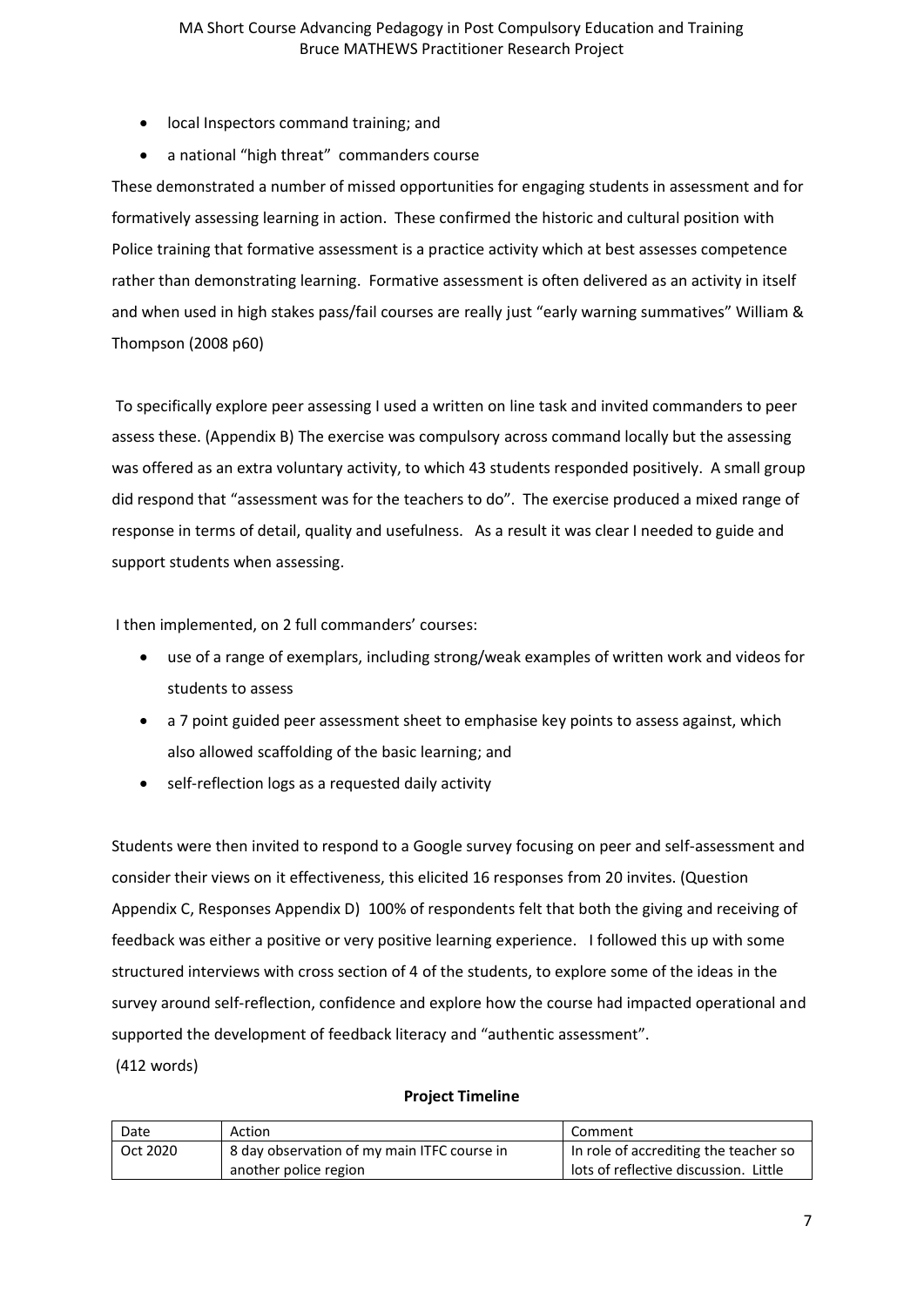|                  |                                                   | use of effective peer assessment      |
|------------------|---------------------------------------------------|---------------------------------------|
|                  |                                                   | confirming my lived experience        |
| Nov 2020         | Initial attempt as part of scoping for all        | 45 volunteers                         |
|                  | commanders to complete peer and self-             | 30 completed                          |
|                  | assessment in response to a written exercise      | Time consuming for teacher to         |
|                  |                                                   | prepare, anonymise submissions        |
|                  |                                                   | and monitor.                          |
|                  |                                                   | Varying degrees of detail in          |
|                  |                                                   | submissions.                          |
|                  |                                                   | Needed planning from the start and    |
|                  |                                                   | with clearer guidelines for students  |
| Dec 2020-Feb     | Course observation of a range of local police     | Some good examples of peer            |
| 2021             | training including Inspectors Courses,            | feedback but many opportunities       |
|                  | Superintendents Course, Firearms Skills training  | not taken. Timescales of course a     |
|                  | and Counter Terrorist, Firearms Instructors       | significant impact factor             |
|                  |                                                   | Inspectors course surveyed            |
| Jan 2021         | ITFC course delivered using exemplars and 7 point | 10 students                           |
|                  | feedback sheets                                   | Course surveyed, and results          |
|                  |                                                   | evaluated                             |
| May 2021         | ITFC course delivered using exemplars and 7 point | 10 students                           |
|                  | feedback sheets - video of commander taking       | Course surveyed, and results          |
|                  | summative assessment used as a discussion based   | evaluated                             |
|                  | exemplar                                          |                                       |
| <b>July 2021</b> | Follow up interviews in person and over phone.    | This was to get detail behind the     |
|                  |                                                   | general survey points eg confidence   |
|                  |                                                   | and self-reflection logs. Also to see |
|                  |                                                   | how the transfer to the workplace     |
|                  |                                                   | has happened and if feedback          |
|                  |                                                   | literacy has been developed.          |

# **THE INTERVENTION (200 words)**

One key early intervention was for me to use formative assessment to influence my teaching and gather evidence on gaps for whole class feedback and re-teaching. My students are all experienced police officers, but novices in firearms command, ranging from 5 to 20+ years' experience and in rank from Inspector to Superintendent. There is often a student desire for immediate perfection and within a rank based organisation not really a cultural willingness to learn from mistakes. Some students clearly did not feel "expert" enough and wanted teacher guidance. During 2 commander courses in Jan and May 2021, after being reassured by Sadler (1989) I used exemplars extensively to scaffold the learning and provide opportunities to test the students own understanding in pairs and whole class situations. I used, with permission, a recorded summative assessment and targeted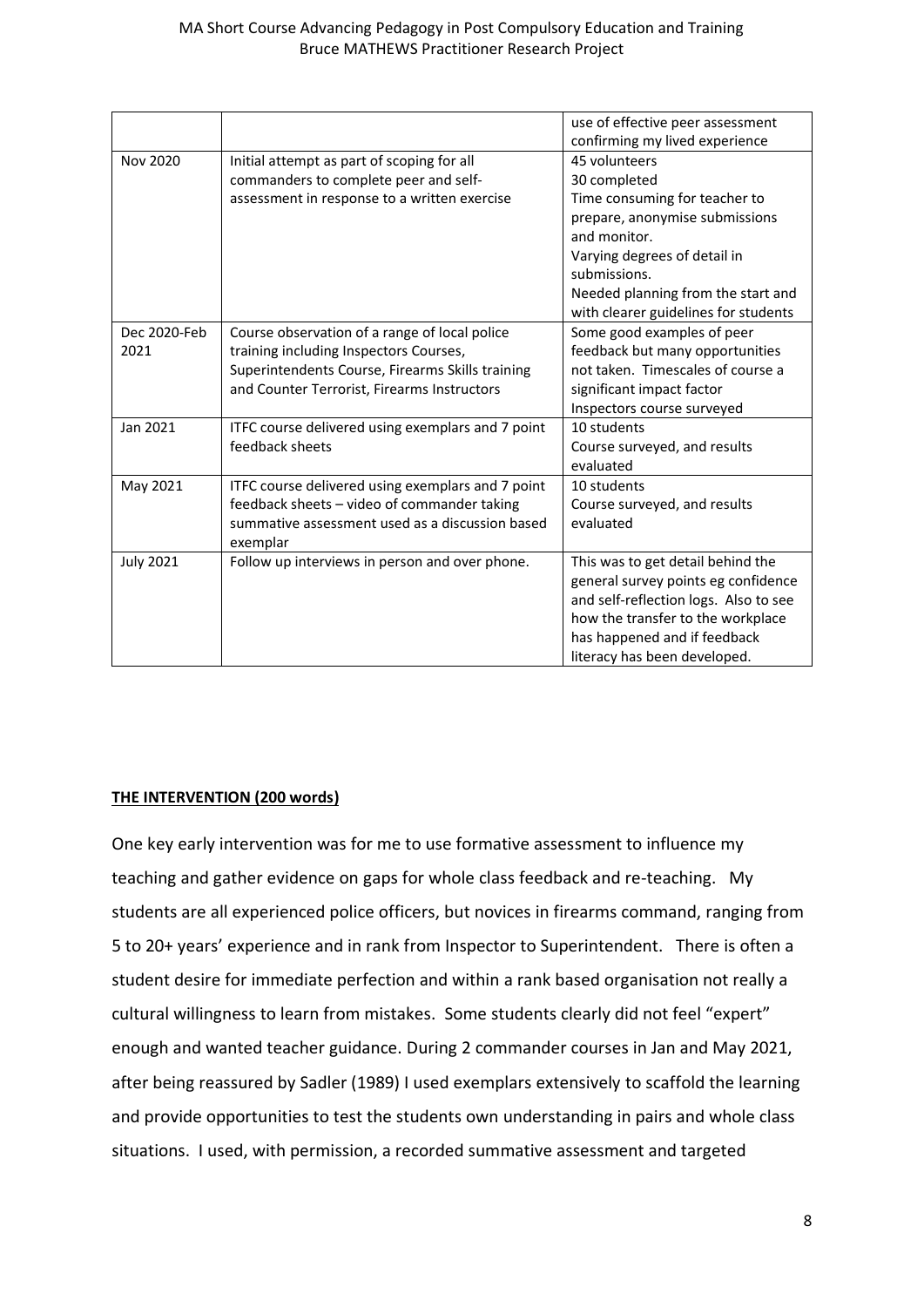students to trial giving feedback to aspects of this performance. When guiding feedback I was inspired by Wiliam and Clarke to trial a 7 point feedback sheet this allowed me to identify the key points which could then be built upon, and changed, as learning and student experience developed. This appeared to give confidence in the effective use of peer and self-assessment during the course and beyond in operationally critical environments.

(208 words)

#### **CASE STUDY "Nigel"**

This case study gives an outline of what a Firearms Commander course involves and the research in practice.

"Nigel" is a student who has recently been promoted to Inspector, in a police force in the south of England, and is in a role now that requires him to successfully complete the Initial Tactical Firearms Commander Course. He is one of 10 officers, of various ranks, on the course which runs for 8 days (weekends off) with a final set of summative assessments on Day 7.

Nigel has around 12 years' service in a range of operational and support roles he has no firearms experience and does not use firearms recreationally. This is not unusual for course students. The case study has been put together retrospectively by review self-reflection logs and interview questions. In comparison to other students Nigel considers that self-assessment is not a particularly effective tool and he has concerns that his inexperience with firearms operations and the presence of senior ranks on the course will impact upon his ability to deliver effective feedback.

The course is based a curriculum defined by the College of Policing but the structure and delivery method is left to the professional choice of the delivery centres around the country. The final summative assessment is rigidly directed and overseen by the College of Policing. It consists of three separate simulated exercises during which the student must demonstrate practical application of the National Decision Model when managing a spontaneous firearms incident.

For the research project the lead tutor has introduced a range of changes to the course to illicit learning and start students assessing each other. These include exemplars of threat assessment and strategy documents, practical video based scenarios, exercises assessing if the criteria to deploy firearms officers is met and a 7 point feedback guide to support initial 1 to 1 assessing. Students are encouraged to complete a daily reflection log although the structure is not designated.

The tutor finds Nigel is fully engaged in class and quick to respond in "cold called" he seems comfortable to ask questions on issues which indicates he

Day 1 is an introduction to issues around the NDM it is predominantly teacher led but with opportunities to see examples of threat assessments and for students to prepare their own and compare them with a partner.

Nigel's reflection sample: "following several short exercises throughout the day it was reassuring that whilst there were differences in approach to the subjective elements of applying threat assessments from the group, I felt comfortable with my decisions/assessments and felt in line with my peers around the key elements. I had some early learning around separating out different victims, especially there potential injuries were different in nature/severity."

Development "Make an early call on: what is the threat posed and to who. Assess the threat as you see it currently, deal with what you have at current time"

Day 2 is again focussed on teaching but students are given a chance to develop a strategy and plans against exemplars.

Nigel's reflection sample: "A challenging and informative day initially embedding some of the key strands from the working strategy input and then working through some exercises testing our threat assessments and working strategies. I was generally happy with my assessments and rationales (with some clear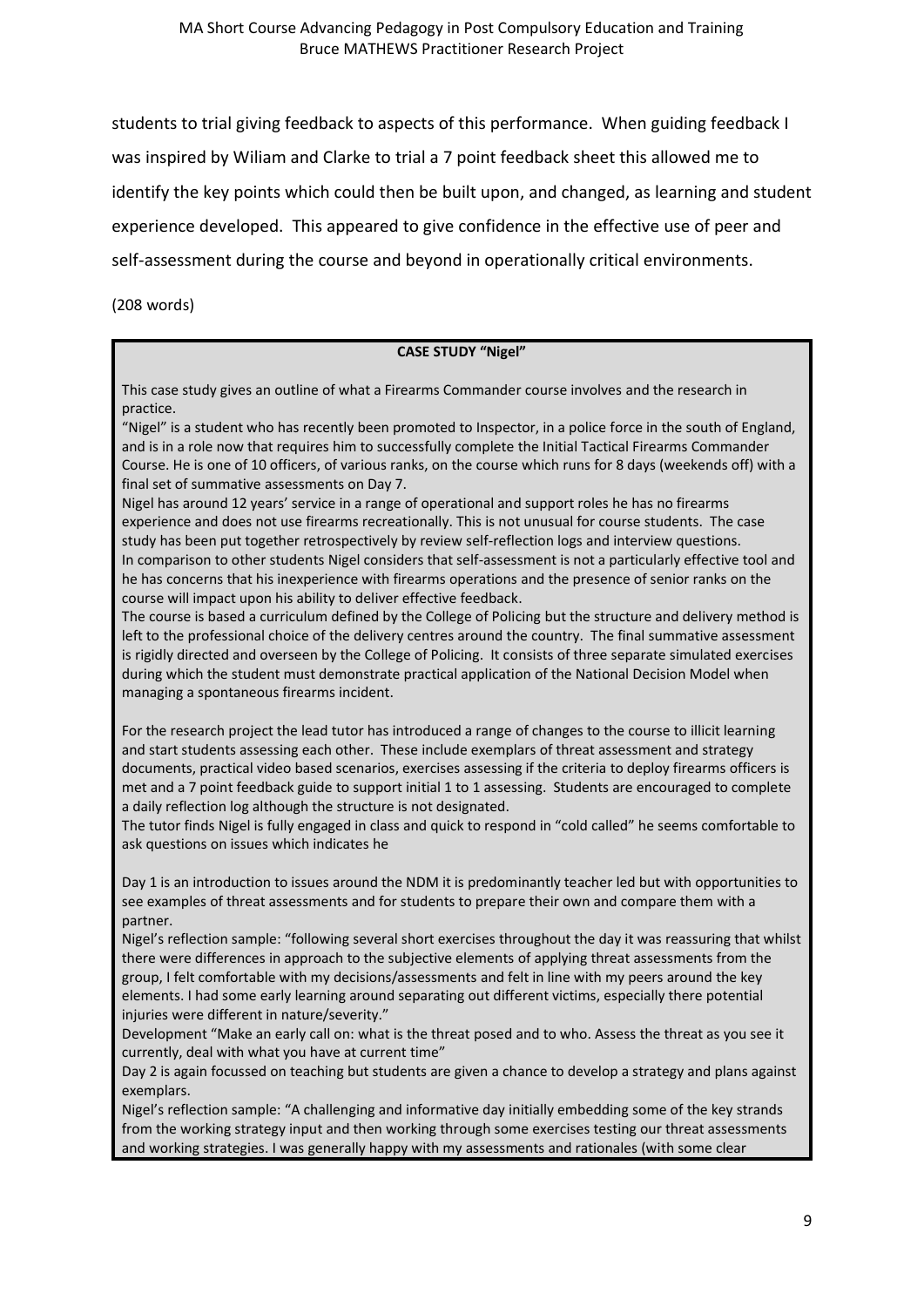differences within the class and useful challenges/debates) with definite challenges around assessing threats with limited information and potentially multiple angles/victims to consider."

Teacher Feedback "This is an amazing depth of reflection and review, thank you for it. The issue for me with different levels within the class is have you got consistency. Do your assessments match your assumptions? and if you have someone as high what are you doing about it now.

Some good identification of the more subtle points eg community impact, splitting unarmed etc. On "reconsider if threat rises", be careful because if the threat rises and you do not have AFOs present they may not be in a positon to respond."

The course develops into a range of self and peer assessed exercise to demonstrate application of learning. The 7 point sheet used to guide initial exercises was not considered useful by Nigel. On follow up interview he stated this was because he was comfortable with what to look for and felt the guide was too simplistic. A summary of his survey comments are: "Overall I enjoyed providing feedback and tried to deliver in an open and constructive manner which enabled them to reflect. I think the hardest party is ensuring you pitch your feedback in an open and encouraging manner. I enjoyed the assessments run throughs with course trainers and peers as it created a good environment whilst enabling peers to provide honest feedback. I think it is always difficult for those at different stages of development to be put in front of others who are more advanced. I felt comfortable providing my feedback and tried to not to reflective to negatively on my own performance"

Nigel continued to give detailed reflections on each day of the course. He passed the summative assessment and has now taken on a role as a 24/7 Force Incident Manager regularly commanding firearms incidents. Each of these are de briefed. Nigel and colleagues also peer review deployments. Nigel will shortly be supporting course delivery during the exercise phase.

# ETHICAL CONSIDERATIONS (200 Words)

My main ethical consideration is to ensure that participation by students will only take place after providing specific voluntary informed consent. Specific consideration will be to ensure that all participants understand and acknowledge that participation in research is not in any way linked to the main subject matter and individual student success, or failure, on relevant courses. I will ensure that no participant is disadvantaged through participation or placed into a position of discomfort or personal risk. Individuals will have a clear right to withdraw at any time.

I will ensure that all participants are given full anonymity. Key here will be to ensure that no specific reference will be made to individual police forces used in this research. The research may consider the impact of certain individual characteristics on delivering assessment and specific care will be taken to ensure identity is protected from identification by implication or limited sample size. Rank of participants will only be referred to if relevant to study areas.

All data and information will be retained on secure police systems which have a significant level of protection from accidental disclosure and are fully GDPR compliant. The data and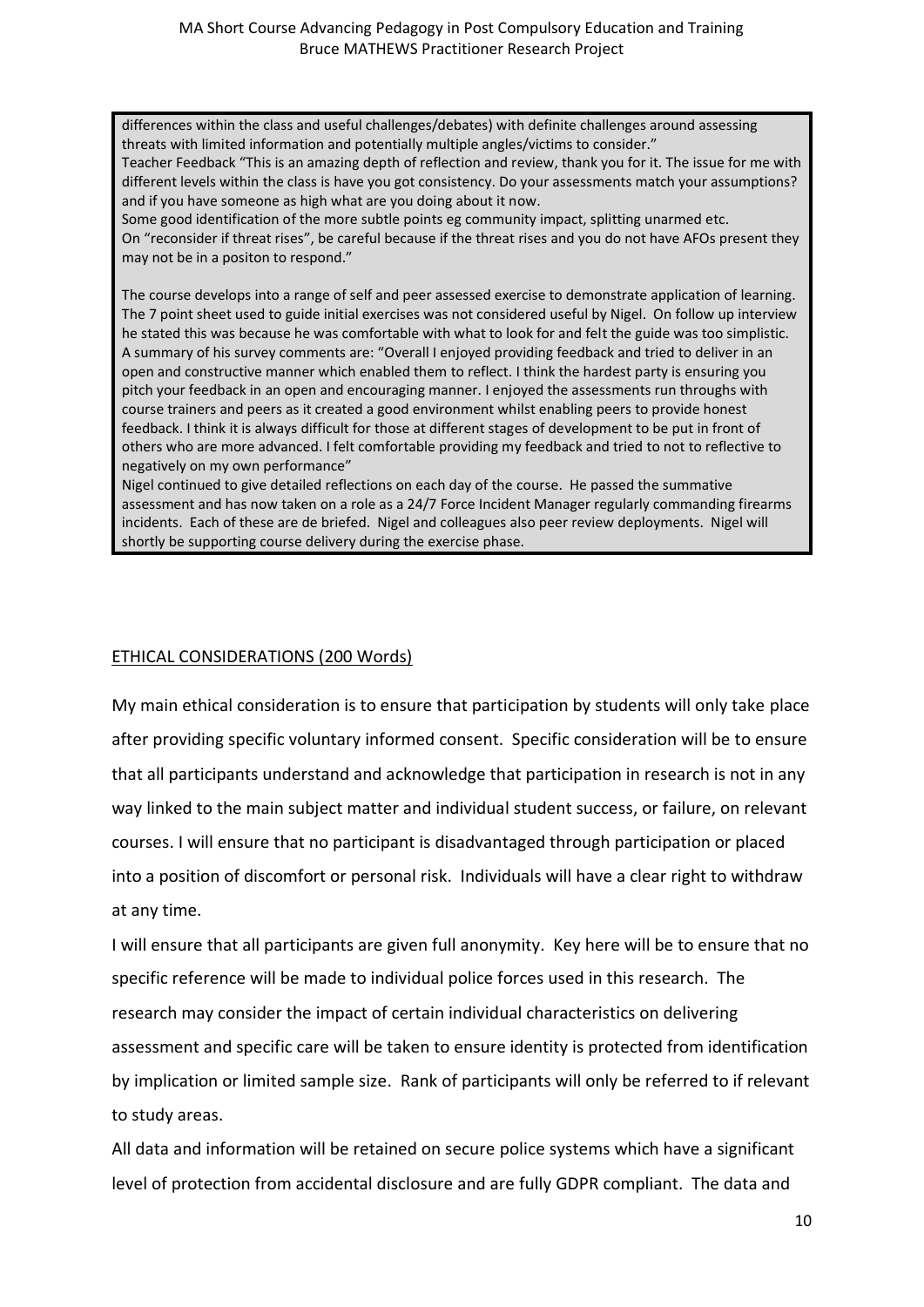information will be retained and used only for the purposes of this research. Information and data will only be retained for sufficient time to comply with University requirements. (225)

# **DATA and ANALYSIS (800 words)**

My initial review of practice around use of peer and self-assessment confirmed that its use was at best patchy in police command training and that the ideas in "The Black Box" (Black & Wiliam 1998) have not become embedded. Only 35% of my students rated selfassessment as very effective (8-10) prior to the course. I have regularly encountered the Knowles (1980) view that even driven, well-motivated staff adopt a "teach me" attitude in class. To analyse my interventions and ideas I used Leahy and Wiliam's 5 key strategies for formative assessment (2004, see diagram below) to see if I could develop feedback literacy by deliberate and effective use of peer and self-assessment as part of formative assessment practice.

|                | Where the<br>learner is going           | Where the learner is How to get there                                                                     |                                                         |
|----------------|-----------------------------------------|-----------------------------------------------------------------------------------------------------------|---------------------------------------------------------|
| <b>Teacher</b> | Clarifying,<br>sharing and              | <b>Engineering effective</b><br>discussions, tasks, and<br>activities that elicit<br>evidence of learning | Providing<br>feedback that<br>moves learners<br>forward |
| Peer           | understanding<br>learning<br>intentions | <b>Activating students as learning</b><br>resources for one another                                       |                                                         |
| Learner        |                                         | <b>Activating students as owners</b><br>of their own learning                                             |                                                         |

Figure 1 - 5 Key Strategies for Effective Formative Assessment - Leahy, Lyon, Thompson & Wiliam (2005)

# **1. Learning Intentions**

Assessment criteria are defined by the College of Policing and are based upon the end of course summative assessment. They can be hard to interpret into specific action. For assessing I use a range of experience commanders and despite these criteria, what Sadler (1989) refers to "guild knowledge" is an influencing factor. The use of the 7 point feedback sheets (Smith 2008) was a way of trying to distil that guild knowledge into key practical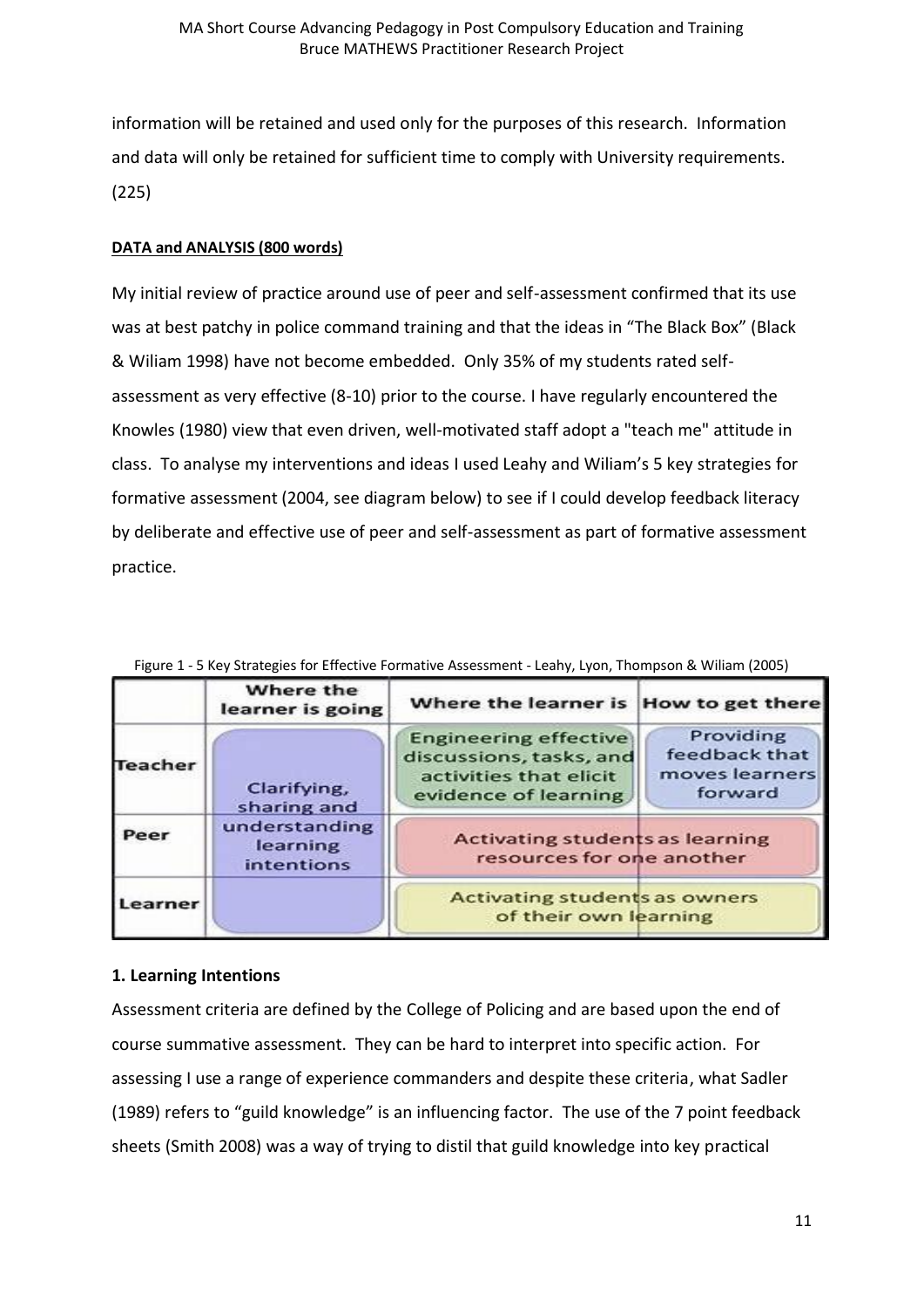actions the students could assess against. These proved to be effective with all but one student rating 7-10 on a 10 point scale.

# **2. Evidence of learning**

Too often in my observations I see police teachers asking bland questions. An "all the time assessing culture" is linked to enabling students to effectively peer and self-assess. Numerous techniques are presented in Wiliam (2018), Clarke (2005) and Lemov (2015) and the use of exemplar threat assessments and strategies led to managed classroom discussion with effective learning rated 8-10 by 94% of students.

# **3. Feedforward**

I found student comments in self-reflection can often not be linked to specific actions. Examples include: "I need to be more confident with tactics" and "I need to get better, quickly". My surveying identified that students found daily logs the least effective intervention. I will aim to ensure that targets are an "implicit or explicit recipe for future action" Wiliam & Thompson (2017)

### **4. Peer resource**

The view of students was they find the giving and receiving of feedback a very positive and effective way to learn. One student stated:

"my peers can also come up with ideas which sometimes I may not have considered." Confirming Black et al (2004)

It appears, however, that from observation and some of the selected survey comments that confidence in giving feedback is clearly linked to a concept of skill and becoming expert in the role:

"giving feedback to other people in a similar stage of learning can be challenging because you are not an expert yourself. However it can open your eyes to things you may have missed"

"As a novice at times it felt awkward to give feedback on something that I myself had not 'mastered'"

Lack of firearms experience was the most significant factor impacting on delivery of assessment. The survey showed that the issue of the students own self-confidence was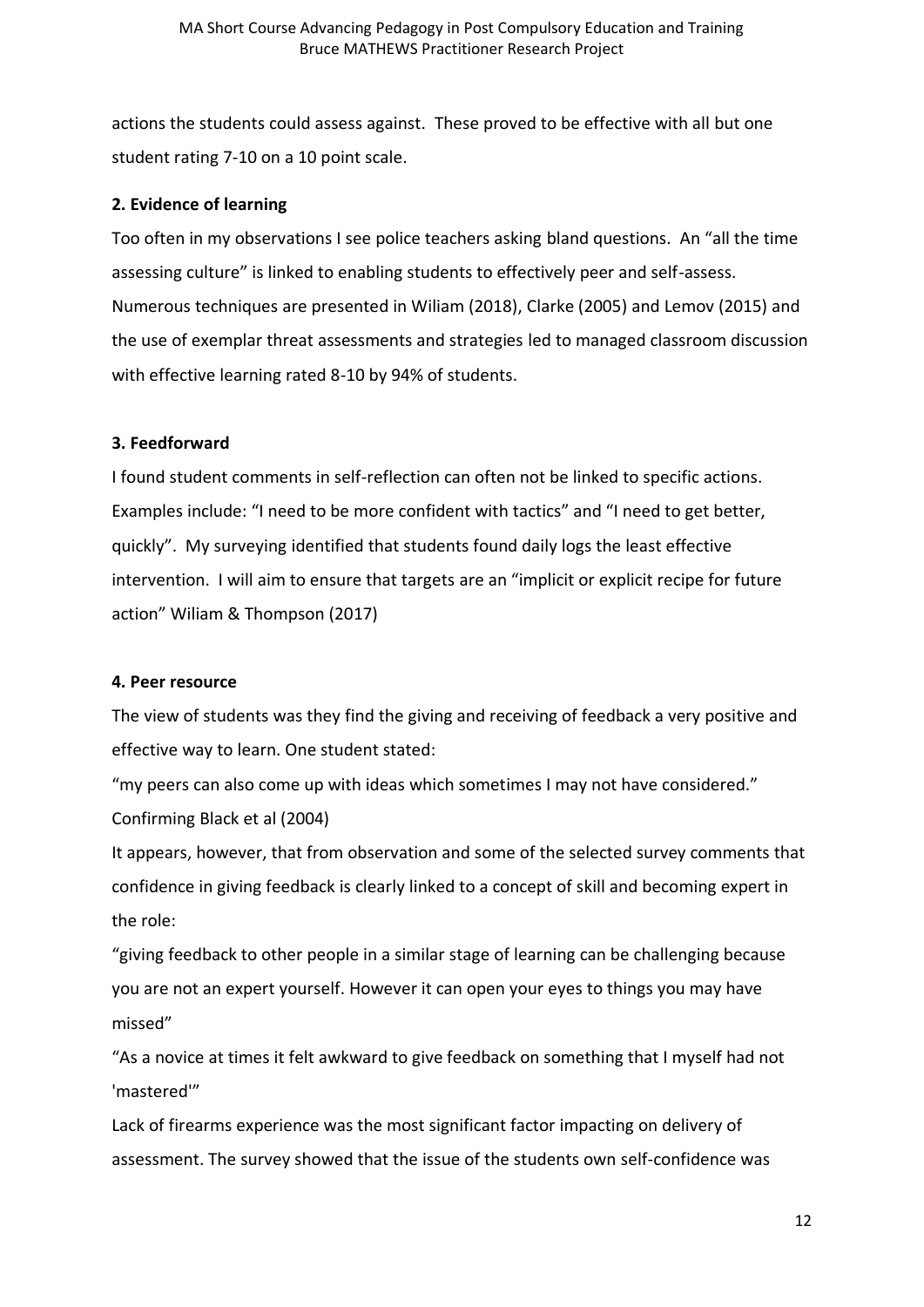potentially a significant factor, there being a 50:50 split between the halves of the 10 point spectrum. Laying the foundations will give the students chance to develop this concept of expertise and confidence in both the practical knowledge and delivery of effective feedback. I found no evidence in class, survey or interviews to support (Rogers & Feller 2016) discouragement by peer excellence. One Inspector summed this up during interviews saying "There is not a significant difference between the levels of performance, you know some people are better or more experienced."

I had expected differing ranks to be an issue, when giving feedback, but 75% of students said this was not a factor.

My sample size was a gender split of 5 female 11 male; 2:2 for non-responders. Of the 5 female, 2 were Inspectors and the others of higher ranks. From discussions outside of this research I am aware gender can impact on confidence and there is a massive underrepresentation of female officers within police firearms units. This may be an issue I study further.

#### **5. Self resource**

My surveying found that all the responding students found both the giving and receiving of feedback as a positive learning experience. My main change to support self-assessment was the use of exemplars at all stages of the training. Students found these to be universally effective. These gave structure and allowed scaffolding of the learning whilst giving a concept of quality (Sadler 2009). This is in contrast to the use of daily self-reflection logs which only 52% found to be at the top range of effective. During interview and one student said: "There isn't always something to say" another said "It's a good discipline because even in the car home you have a think.

(812 words)

### **KEY FINDINGS (300 words)**

Peer and self-assessment are effective ways to support police commanders in their learning. The role for the teacher in engineering the right environment to allow the assessment to be effective is crucial.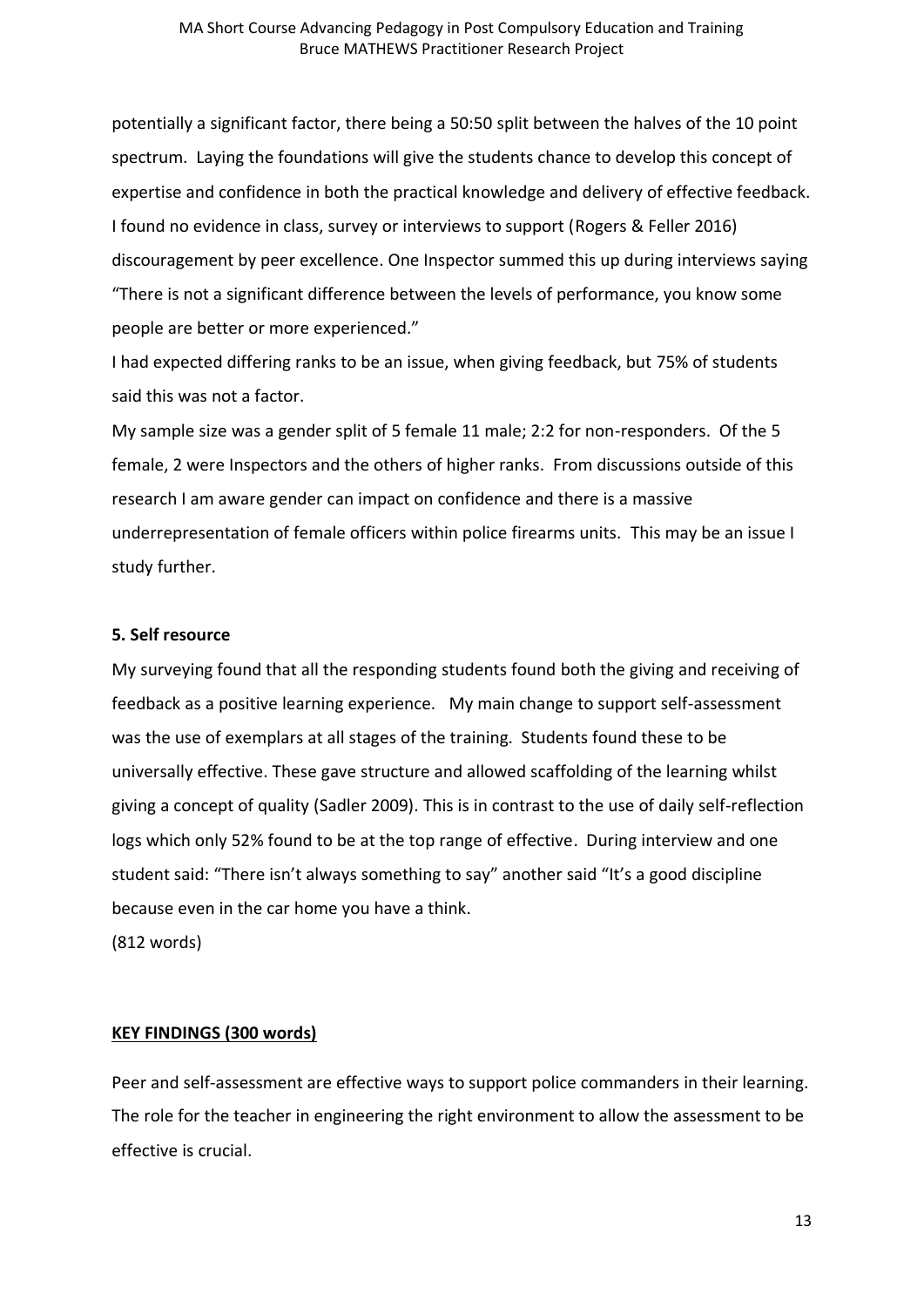My research confirmed to me that the 5 key strategies of Leahy & Wiliam (2005) put peer and self-assessment as part of this process but that all parts are linked to deliver effective formative assessment as first identified in the "Black Box" paper (Black & Wiliam 1998) Crucial to peer assessment is student confidence in the subject matter as well as in the assessment process and that is why, to be effective, assessment must be incorporated into teaching of the whole programme and not confined to an end of course "early warning summatives". Issues around rank, gender and experience, and there impact upon assessing confidence, should all be considered when teachers reflect on assessment practices and the make-up of any groups selected. Police officers like people are all different so these factors should be respected.

Self-assessment is considered less useful by police officers in training. The majority using it still like to compare with teacher's assessments for reassurance. My daily reflection tasks are generally not prescriptive enough to be specific about moving learning forward, and lead into bland statements or a diary listing. To be effective I want to make self-reflection about a specific points or, issues the student will improve on next time.

The role of the teacher is key even in peer and self-assessment. How small changes can engineer the teaching process from the start to engage effective assessment and using formative assessment to inform and evolve the teaching rather than just the individual student has been the most significant finding for me.

288 words

#### **RECOMMENDATIONS ( 500 words)**

My recommendations are focused upon what I can realistically develop in my role. My research is small scale and focussed on firearms commanders but the issues raised are likely to be similar across police courses. I have also explored using this research as a springboard to develop a wider impact and look for other opportunities to explore change and impact beyond the firearms department at least within my police force area. I do sit on some national working groups and this research will empower me to support development of the national curriculum and practice but would need more research before significantly influencing national policy.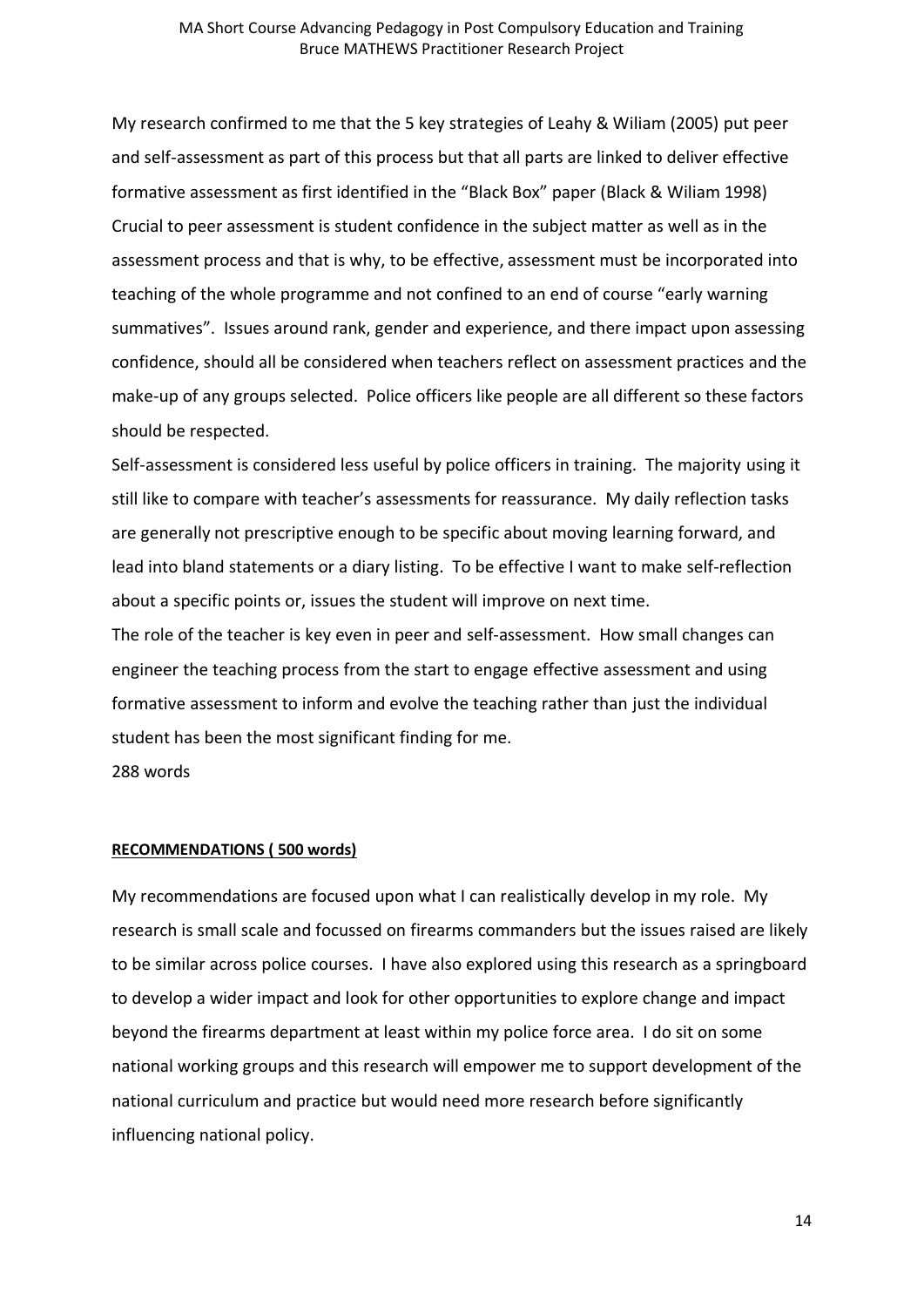Individual

- Refine course self-reflection to focus on specific questions and deliver actionable targets for students going forward.
- Be confident in using, and developing, a range of exemplars.
- Develop my use of whole class feedback to move away from "any questions?"
- Ensure formative assessment is a deliberate practice and planned into all lessons going forward.
- Develop a briefing guide to ensure that commanders supporting training are managing the simulated exercise in accordance with practice, and consistently.
- Ensure all courses I am involved with are planned with flexibility to allow teaching to respond and adapt to the formative assessment.
- Explore opportunities to teach or support the Police Sector Assessor Standard (PSAS) training.
- Take a formal Assessing qualification
- Consider further research areas linked to this potentially including use of eliciting evidence across police training, not just exclusively firearms. Also explore in more detail the impact of gender on commander's confidence in assessing and role.

Local

- Use departmental and force wide training options to present research and practice around the key strategies for formative assessment. Encourage fellow Police trainers to focus on the "elicit evidence of learning" phase to subsequently support effective peer and self-assessment.
- Review and develop the firearms commanders accreditation portfolios to include elements of peer and self-assessment into these.
- Develop a coaching role for staff within the department completing a training qualification form AET through to Cert Ed.
- Take the lead on the delivery of our internal Award in Education and Training (AET) Courses to deliver training on formative assessment and focus on this during observations to embed amongst the planned 20 candidates.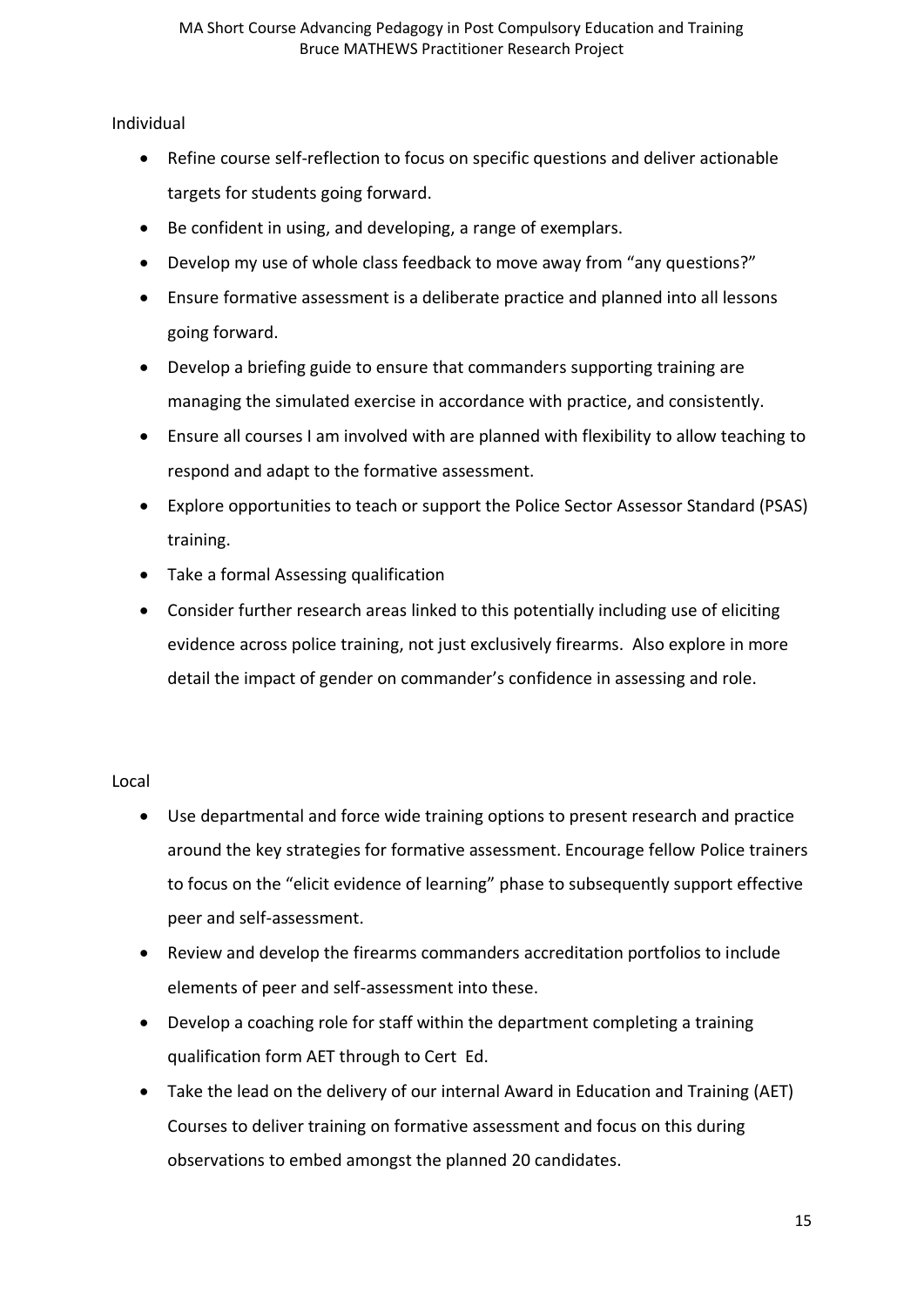- Using my formative assessment research to look to develop a form of policing teachers CPD network. Based on examples like #JoyFE, attempt to develop a community of likeminded people to share good practice around teaching within policing. This is likely to be locally first across Surrey & Sussex.
- Work with my former college tutors to explore opportunities to present and teach as part of the assessment phase of the College/University programme for Cert Ed and PGCE.

### National

• Present issues from research at National Working Groups around Firearms Command and Post Incident Manager training. Looking to open debate around learning intentions and the use of peer and self-assessment. Acknowledging the scale of my project but also offering a degree of knowledge and appetite to influence change.

#### **References**

British Educational Research Association (BERA); 2018; Ethical guidelines for educational research 4th edition London.

Black, P., Harrison, C., Lee, C., Marshall, B. and Wiliam, D., 2004. Working inside the black box: Assessment for learning in the classroom. Phi delta kappan, 86(1), pp.8-21.

Black, P.J,. & Wiliam, D., 1998. Assessment and classroom learning. Assessment in Education: principles, policy & practice, 5(1), pp.7-74

Black,P.J., & Wiliam,D. 1998, Inside the Black Box; raising standards through classroom assessment, London: Kings College School of Education

Bloom, B.S., 1956. Taxonomy of educational objectives. New York: McKay,

Boud, D. 2000. Sustainable assessment: rethinking assessment for the learning society. Studies in Continuing Education, 22 (2), 151-167

Boud, D. and Soler, R., 2016. Sustainable assessment revisited. Assessment & Evaluation in Higher Education, 41(3), pp.400-413.

Brown, G.T., Andrade, H.L. and Chen, F., 2015. Accuracy in student self-assessment: directions and cautions for research. Assessment in Education: Principles, Policy & Practice, 22(4), pp.444-457.

Brown, G. T. L., & Harris, L. R. 2013. Student self-assessment. In J. H. McMillan (Ed.),The Sage handbook of research on classroom assessment (pp. 367–393). Thousand Oaks,CA: Sage.

Brown, G. T. L., & Wang, Z. 2013. Illustrating assessment: How Hong Kong university students conceive of the purposes of assessment. Studies in Higher Education, 38,1037–1057. doi:10.1080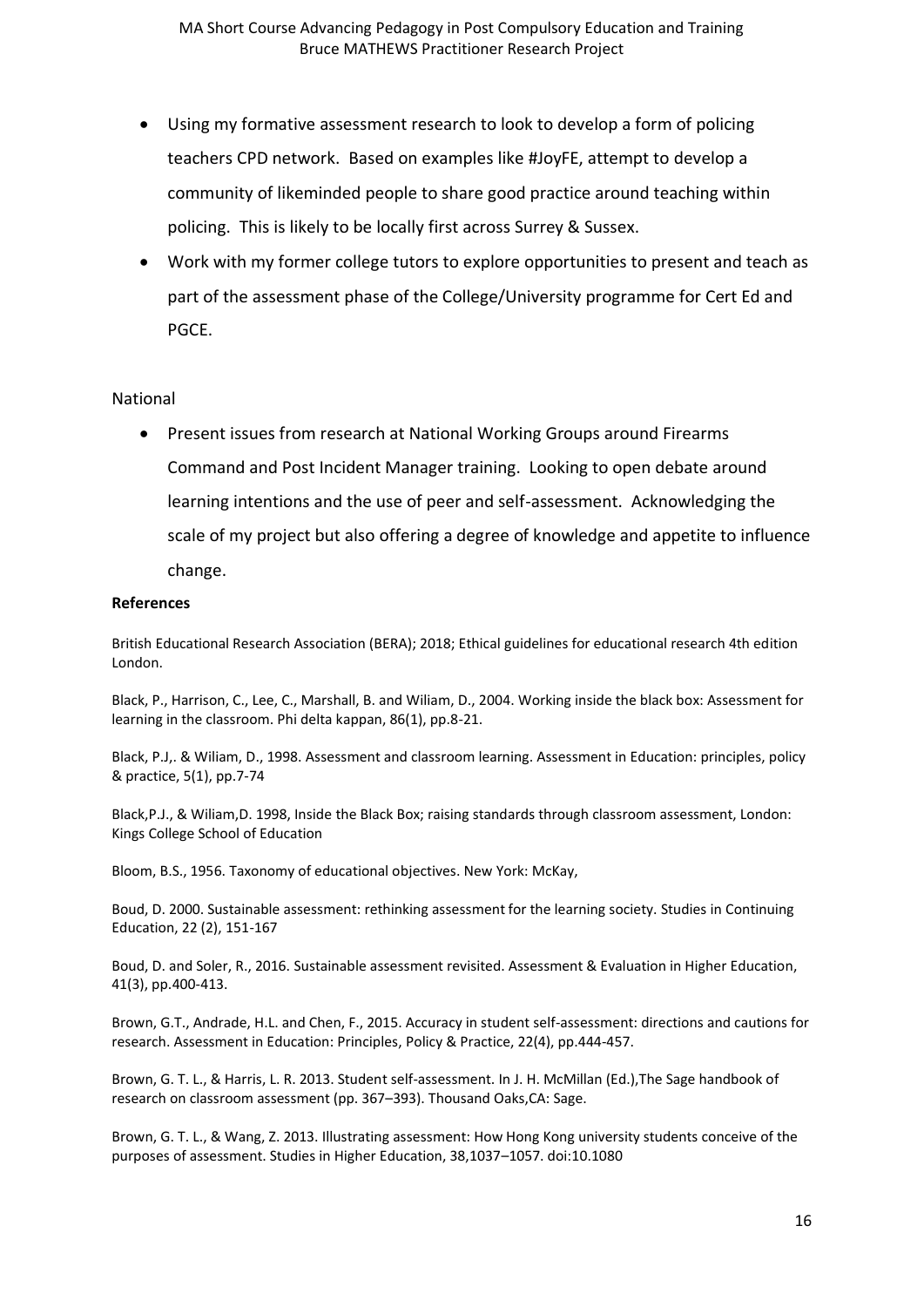Carless, D., 2013. Sustainable feedback and the development of student self-evaluative capacities. Reconceptualising feedback in higher education: Developing dialogue with students, pp.113-122.

Carless, D. and Boud, D. 2018. The Development of Student Feedback Literacy: Enabling Uptake of Feedback. Assessment & Evaluation in Higher Education 43(8), 1315–1325. doi:10.1080/02602938.2018.1463354.

Clarke, S., 2005. Formative Assessment in the Secondary Classroom. London: Hodder & Stoughton

Collin, J. and Quigley, A., 2021 "Teacher Feedback To Improve Student Learning" Education Endowment Foundation Report

Ekecrantz, S., 2015. Feedback and student learning? A critical review of research. Utbildning och Lärande/Education and Learning, 9(2), pp.15-34, Uni of Stockholm Dept of Education

Hattie, J. 2008. Visible learning: a synthesis of meta-analyses relating to achievement, New York, Routledge

Hattie, J. A. C., & Timperley, H. 2007. The power of feedback. Review of Educational Research, 77(1), 81–112.

Knowles, M. S. (1980). The Modern Practice of Adult Education: From pedagogy to andragogy. Englewood Cliffs, NJ: Cambridge Adult Education

Leahy, Lyon, Thompson & Wiliam 2005 - Classroom assessment: Minute by minute, day by day. Assessment, 63(3), pp.19-24.

Lemov, D. 2015, Teach Like a Champion 2.0. San Francisco: Jossey-Bass

Lindberg-Sand, Å. and Olsson, T., 2008. Sustainable assessment?: Critical features of the assessment process in a modularised engineering programme. International Journal of Educational Research, 47(3), pp.165-174.

Lindemann, E. 1982. A rhetoric for writing teachers. New York: Oxford University Press.

Martin, A. J. 2006. Personal bests (PBs): A proposed multidimensional model and empirical analysis. British Journal of Educational Psychology, 76, 803–825.

Mathews, B.P., 1994. Assessing individual contributions: Experience of peer evaluation in major group projects. British Journal of Educational Technology, 25(1), pp.19-28.

Nicol, D. 2010. From monologue to dialogue: improving written feedback processes in mass higher education. Assessment and Evaluation in Higher Education 35(5), 501–517.

Rogers, T., & Feller, A. 2016. Discouraged by peer excellence: Exposure to exemplary peer performance causes quitting. Psychological Science, 27(3), 365-374.

Sadler, D.R., 1989. Formative assessment and the design of instructional systems. Instructional science, 18(2), pp.119-144.

Shute, V. 2008, Focus on Formative Feedback, Review of Educational Research 78 (1), 153–189; p.175.

Schön, D.A., 2017. The reflective practitioner: How professionals think in action. Routledge

Scriven, M., 1967. The methodology of evaluation (AERA Monograph series on curriculum evaluation, No. 1). New York: Rand Mc Nally.

Slavin, R.E., Hurley, E.A. and Chamberlain, A., 2003. Cooperative learning and achievement: Theory and research. Handbook of psychology, pp.177-198.

Smith I, 2008, "sharing learning outcomes", Cambridge education, England